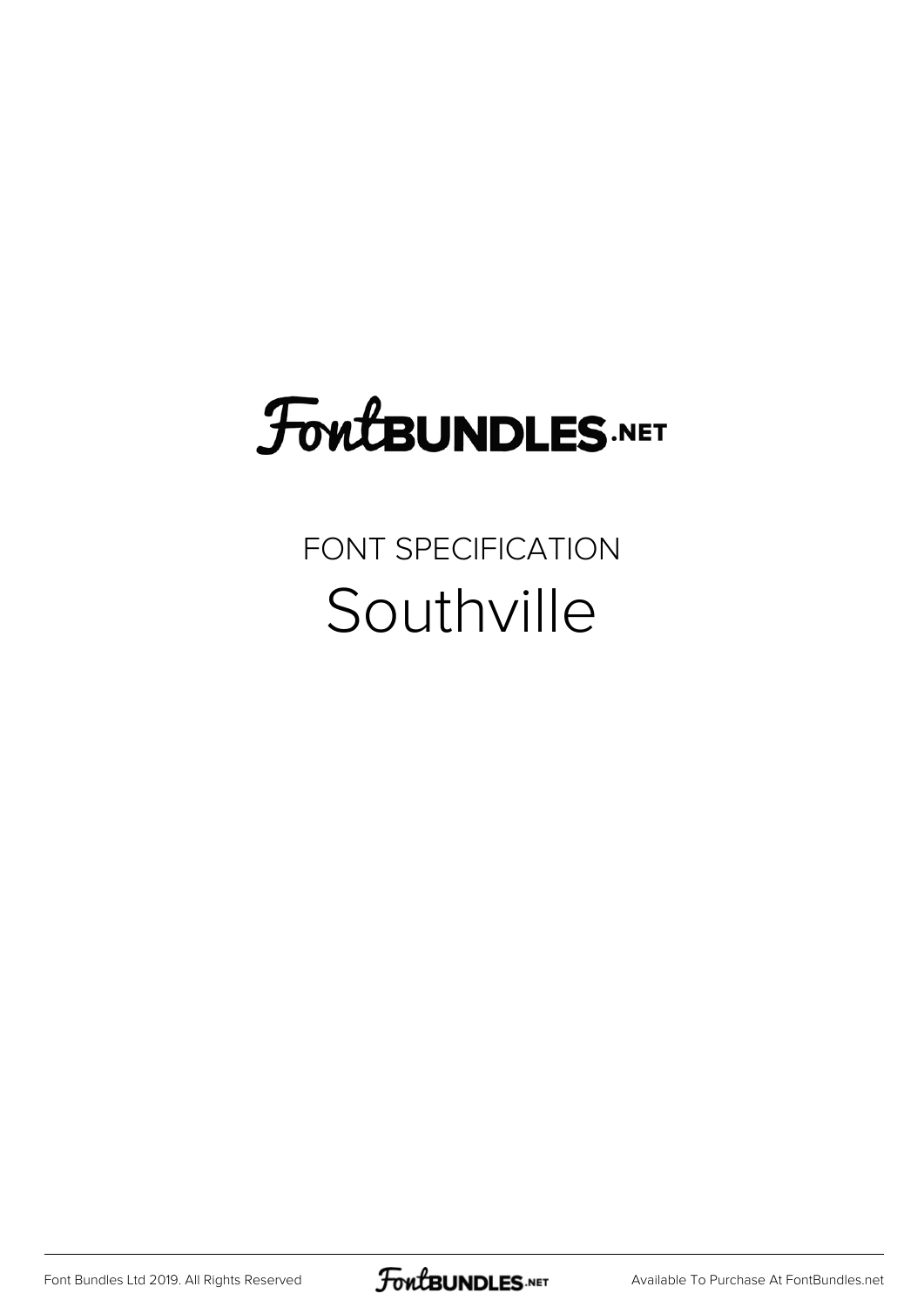### Southville Swash - Regular

Uppercase Characters



Punctuation and Symbols

All Other Glyphs



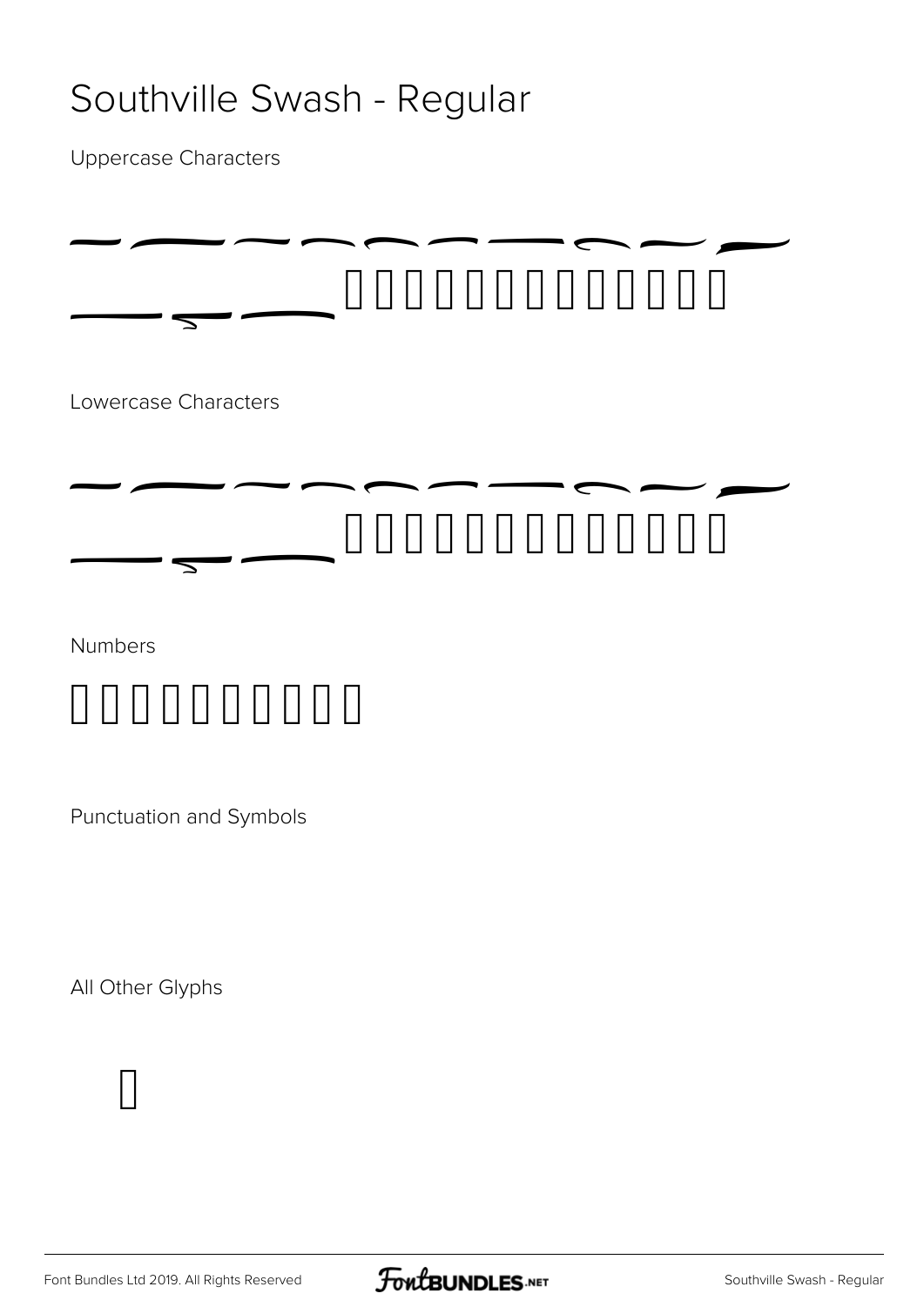#### Southville - Regular

**Uppercase Characters** 

# ABCDE7GHIJKLMNOP ORSTUVWXYZ

Lowercase Characters

abcdefghijklmnopqrstuv  $W$  X  $\mathcal{Y}$   $\mathcal{Z}$ 

#### **Numbers**

## 0123456789

**Punctuation and Symbols** 



All Other Glyphs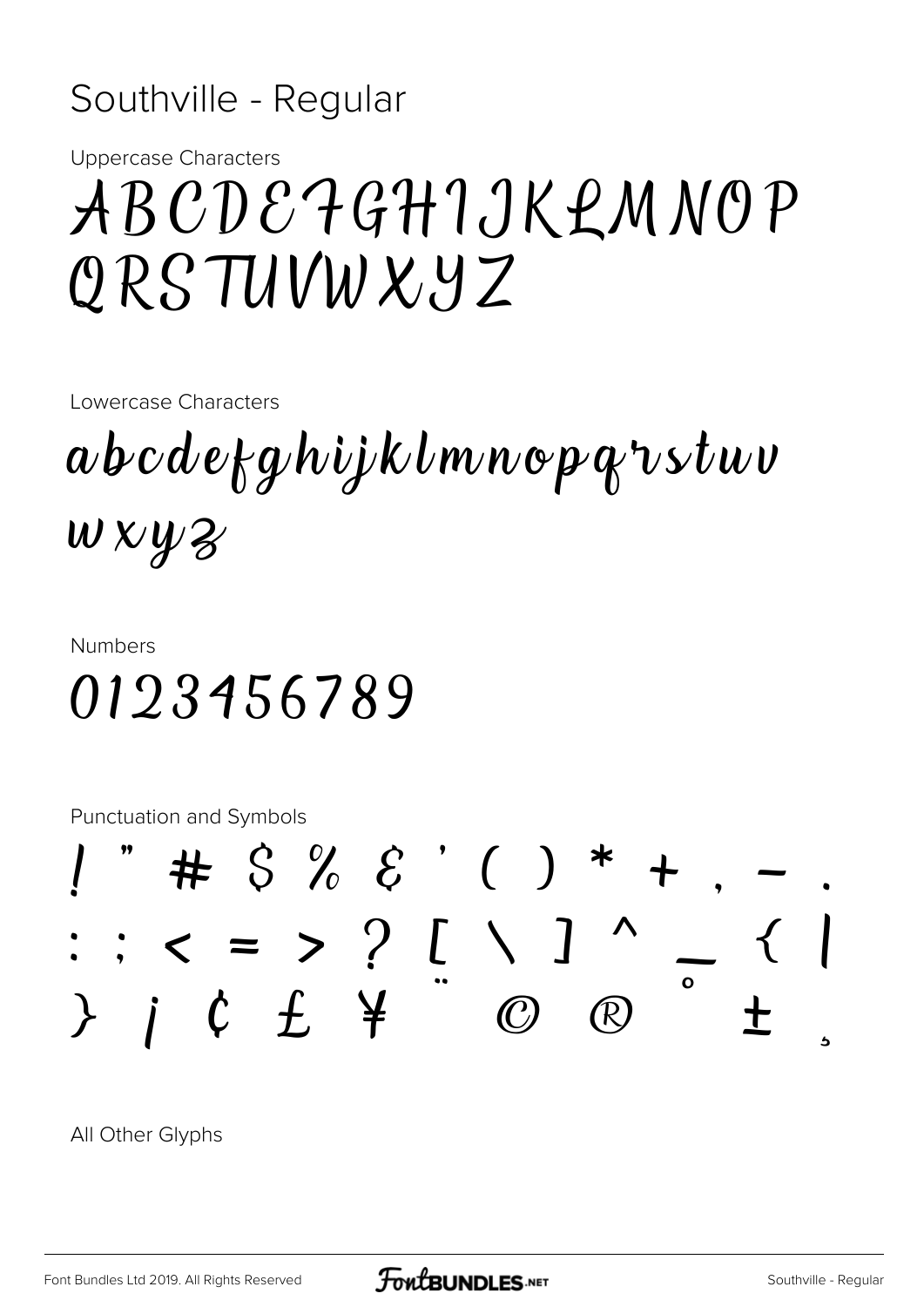|                            |  |  | A A A A A A C È                                                                                                                                                                                                                                   |  |
|----------------------------|--|--|---------------------------------------------------------------------------------------------------------------------------------------------------------------------------------------------------------------------------------------------------|--|
|                            |  |  | $\acute{e}$ $\acute{e}$ $\acute{e}$ $\acute{q}$ $\acute{q}$ $\acute{q}$ $\acute{q}$ $\acute{q}$ $\acute{p}$ $\tilde{N}$                                                                                                                           |  |
|                            |  |  | $\dot{\mathcal{O}}\hspace{0.15cm} \dot{\mathcal{O}}\hspace{0.15cm} \dot{\mathcal{O}}\hspace{0.15cm} \ddot{\mathcal{O}}\hspace{0.15cm} \times \hspace{0.15cm} \dot{\mathcal{O}}\hspace{0.15cm} \dot{\mathcal{U}}\hspace{0.15cm} \dot{\mathcal{U}}$ |  |
|                            |  |  | $\hat{U} \quad \hat{U} \quad \hat{U} \quad \hat{D} \quad B \quad \hat{\alpha} \quad \hat{\alpha} \quad \hat{\alpha} \quad \hat{\alpha}$                                                                                                           |  |
|                            |  |  | $\ddot{a}$ $\ddot{a}$ $\alpha$ $\beta$ $\dot{e}$ $\dot{e}$ $\ddot{e}$ $\ddot{v}$ $\dot{v}$                                                                                                                                                        |  |
|                            |  |  | $\hat{\nu}$ $\hat{\nu}$ $\dot{\upsilon}$ $\delta$ $\tilde{\upsilon}$ $\dot{\upsilon}$ $\dot{\upsilon}$ $\delta$ $\tilde{\upsilon}$ $\tilde{\upsilon}$                                                                                             |  |
| $\ddot{\mathbf{c}}$ $\div$ |  |  | $\phi$ <i>ù ú û ü ý þ</i>                                                                                                                                                                                                                         |  |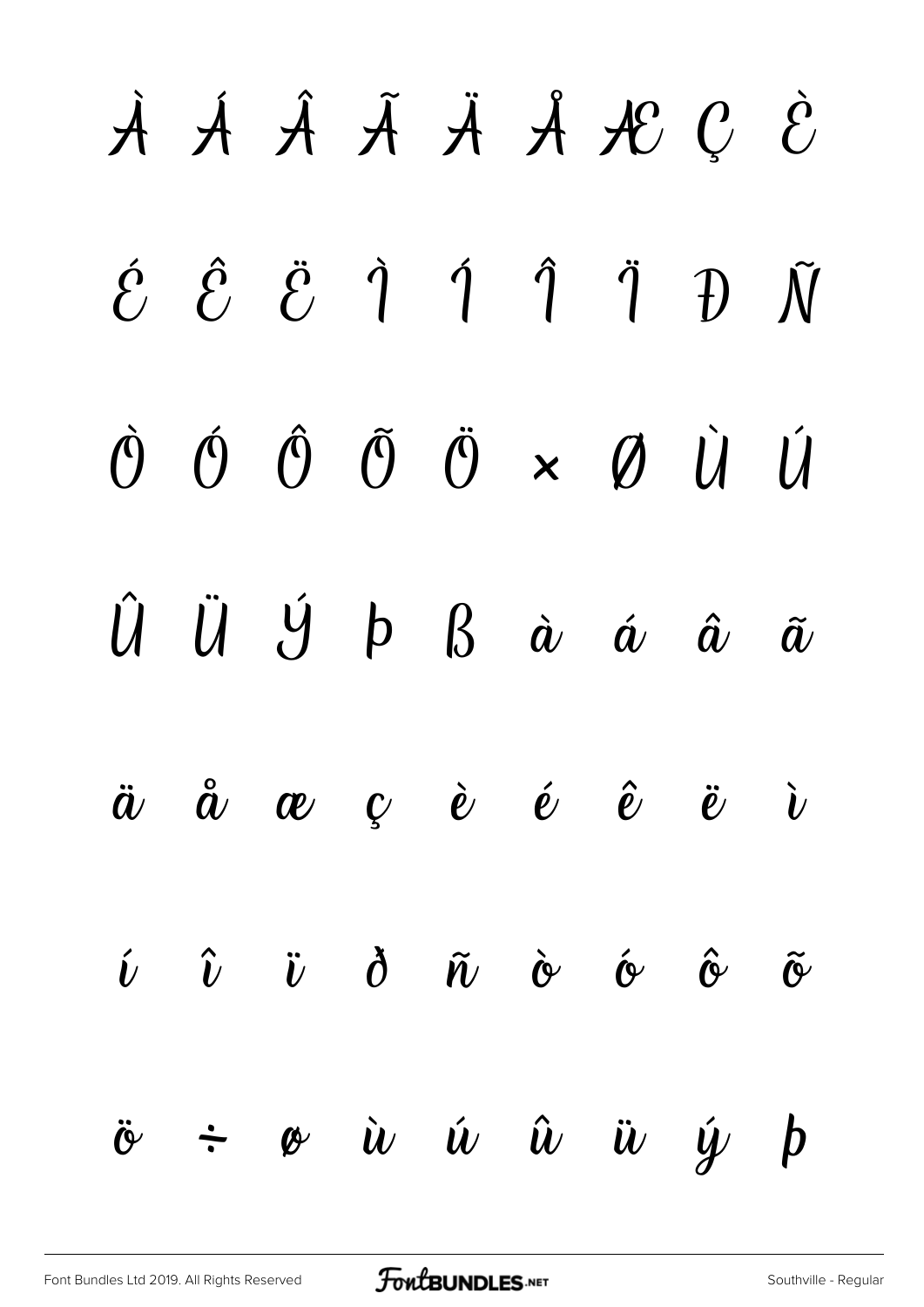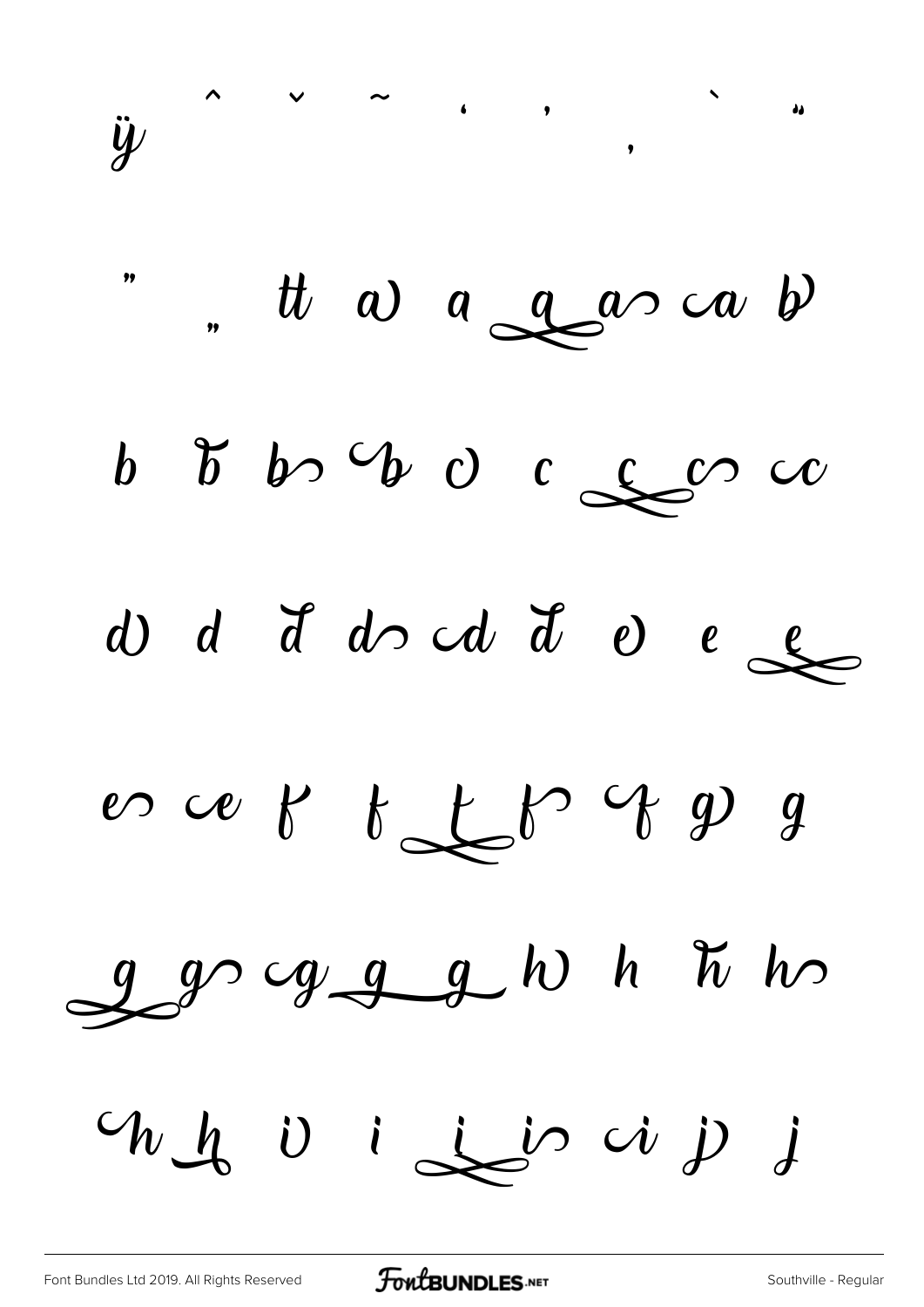$j$   $j$   $j$   $j$   $j$   $k$   $k$   $k$ 

WU I LLO UM mm

 $m$   $\sim$   $m$   $n$   $\sim$   $n$   $\sim$   $\sim$   $\sim$   $\sim$   $\sim$ 

 $\mathcal{L}^\infty$  copp  $\mathcal{P}$  and  $\mathcal{P}$ 

9 2 8 9 1 2 2 2 4

 $x \rightarrow s$ 

to un nouveau